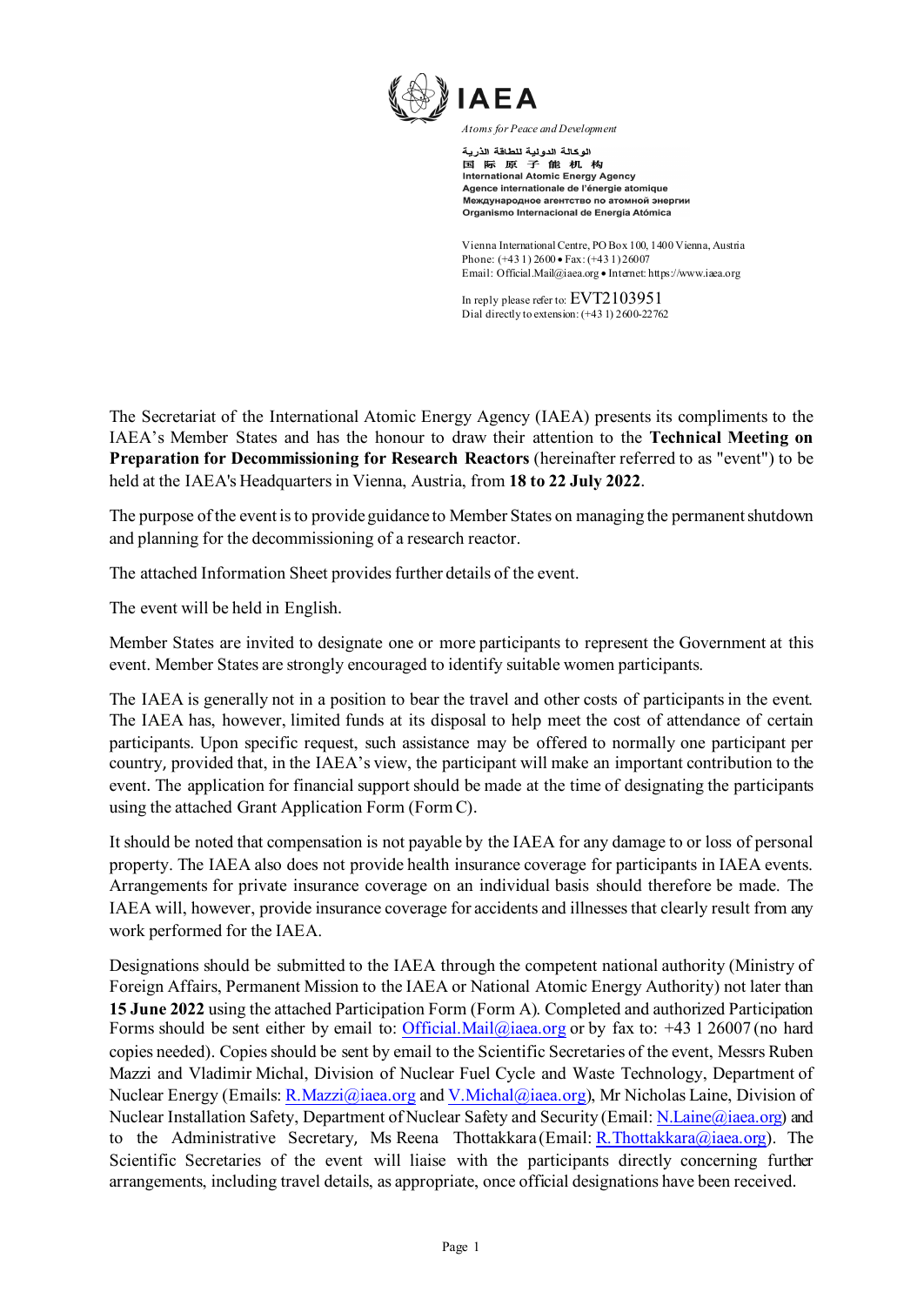Should Governments wish, in addition, to appoint one or more observers to assist and advise the designated participants, they are kindly requested to inform the IAEA of the names and contact details of any such observers by the above date. In accordance with the established rules, Governments are expected to bear the cost of attendance of any observers they may send to IAEA events. Compensation is not payable by the IAEA for any damage to or loss of observers' personal property or for illness, injury or death occurring while travelling to or in connection with their attendance at IAEA events.

The Secretariat of the International Atomic Energy Agency avails itself of this opportunity to renew to the IAEA's Member States the assurances of its highest consideration.



2022-05-17

Enclosures: Information Sheet Participation Form (Form A) Form for Submission of a Paper (Form B) Grant Application Form (Form C)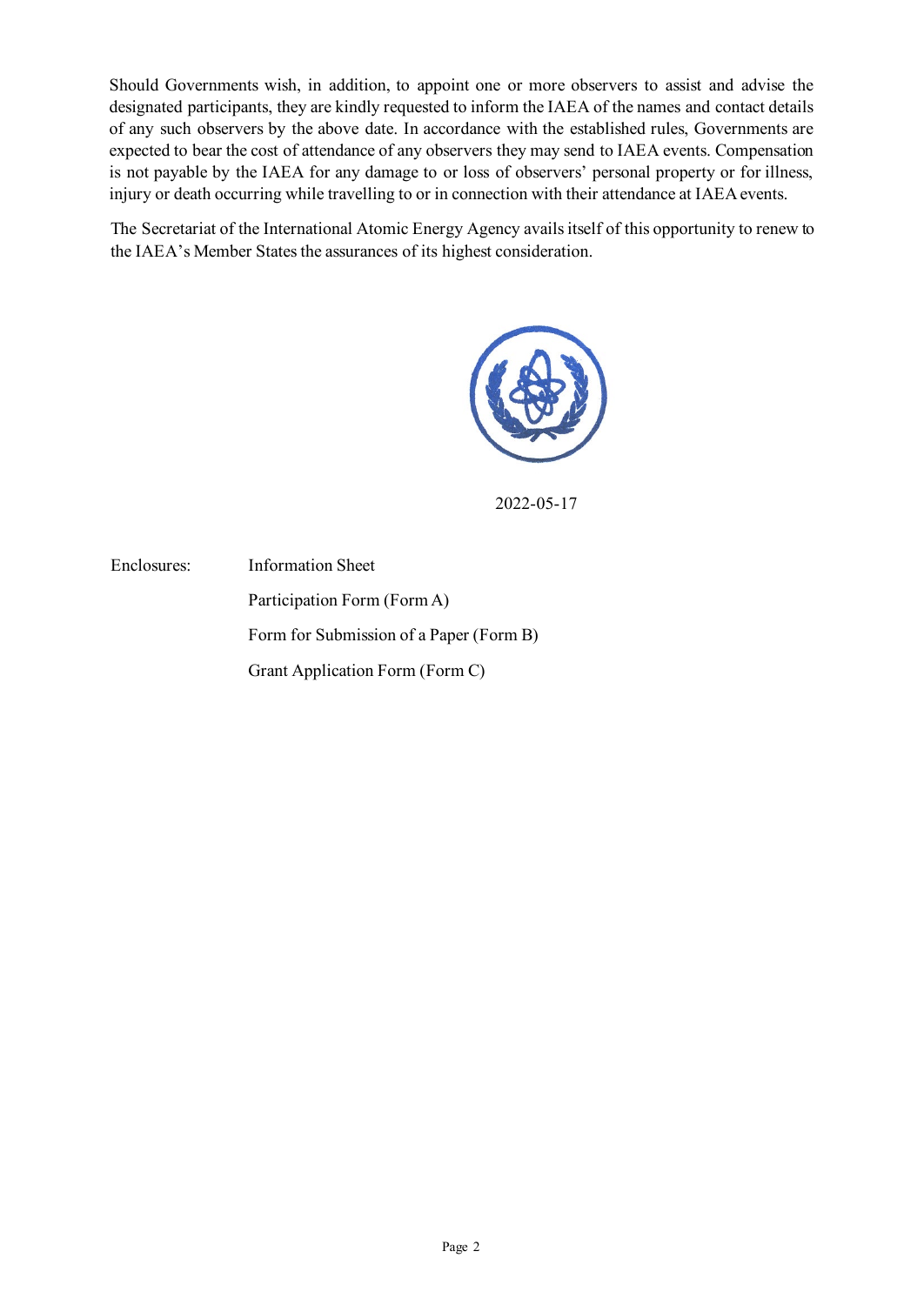

# **Technical Meeting on Preparation for Decommissioning for Research Reactors**

### **IAEA Headquarters Vienna, Austria**

**18 – 22 July 2022**

**Ref. No.: EVT2103951**

# **Information Sheet**

# **Introduction**

The IAEA safety standards require that decommissioning be considered in the design phase of research reactors, and that a decommissioning plan be developed at the early stages of a research reactor's lifetime and then regularly updated throughout the reactor's operational phase. Additionally, the IAEA safety standards require that all operational activities at research reactors, including maintenance, periodic testing and inspection, modifications and experiments, should be conducted in a way that will facilitate the eventual decommissioning of the research reactor and its associated facilities. The majority of research reactor were built several decades ago, and eventual decommissioning were not adequately considered in their designs. The Feedback from the IAEA activities including peer review show the need in many research reactor facilities to adequately consider eventual decommissioning in operational activities. These activities also highlighted the need for Member States to develop up-to-date decommissioning plans for research reactors, as well as the need for technical guidance on consideration of eventual decommissioning in design and operation of research reactors as well as on managing the transition period between operation and decommissioning.

On the basis of the facts above mentioned, the IAEA performed several activities to assist Member States to adequately address decommissioning in all stages of research reactor lifetime, including development of safety standards on preparation for decommissioning, assistance on developing and updating decommissioning plans, organization of workshops and technical meetings on this topic. Following the recommendations of Workshop on Decommissioning Planning of Research Reactors, August 2018, Vienna, IAEA has also initiated development of a technical guidance document on consideration of decommissioning in design and operation of research reactors, which is planned to be finalized in 2022.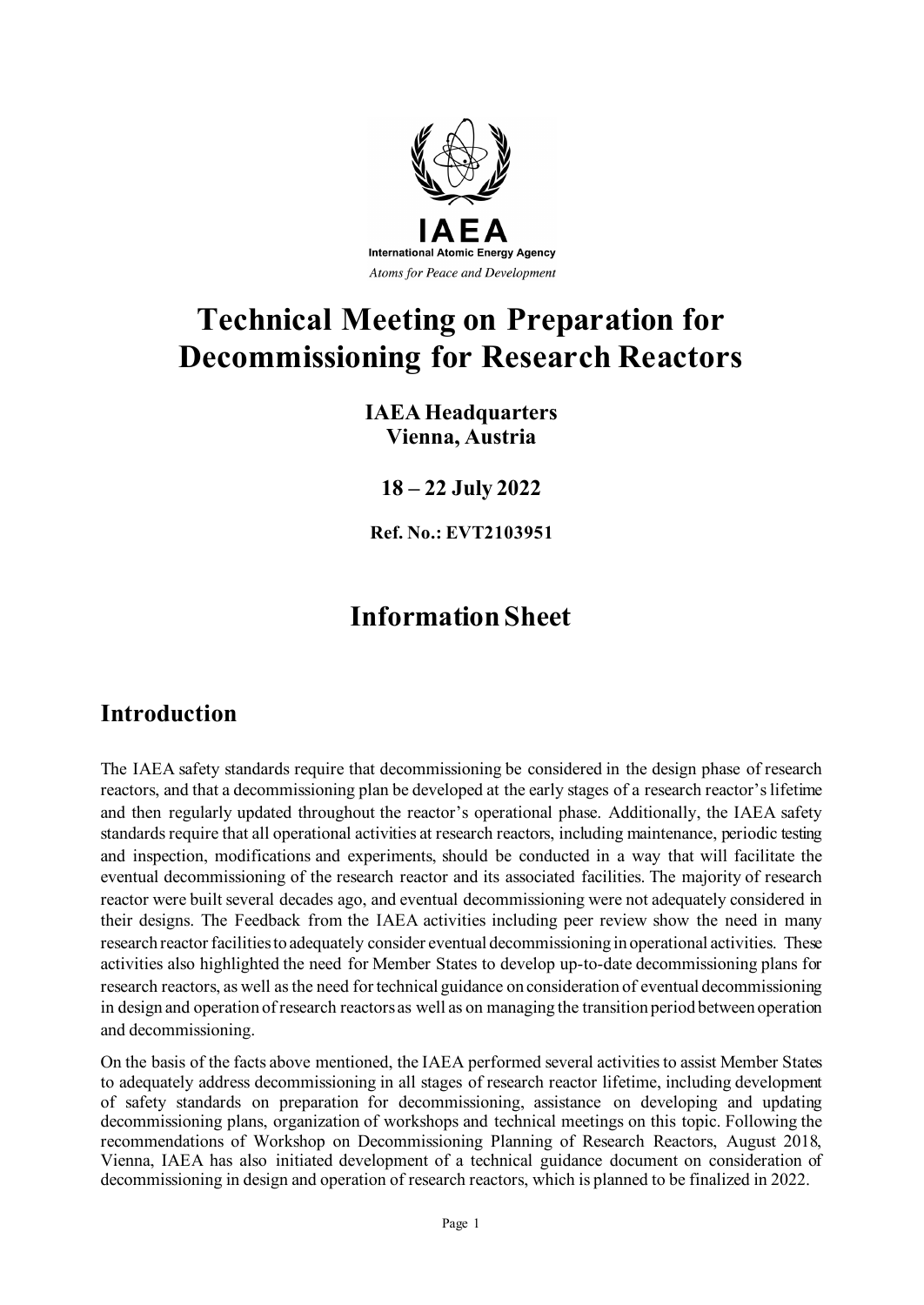In the context mentioned above, IAEA is organizing this Technical Meeting on Preparation for Decommissioning for Research Reactors, to be held in the IAEA Headquarters, Vienna, Austria on 18 – 22 July 2022.

## **Objectives**

The purpose of the meeting is to provide the participating Member States with a forum to discuss and to share experience on **consideration of ultimate decommissioning** in the design and operation phases of research reactors, including management of the transition period between operation and decommissioning of these facilities.

### **Target Audience**

The meeting is intended for staff members of research reactor operating organizations as well as for officials from regulatory bodies who are involved in establishing decommissioning plans, as well as to managing the transition period between operation and decommissioning of research reactors.

Member States are strongly encouraged to identify suitable women participants.

### **Working Language**

This technical meeting will be held in English.

### **Topics**

Topics to be discussed in the event include:

- IAEA safety standards dealing with preparation for decommissioning of research reactors;
- Considerations of eventual decommissioning in the design, construction, and commissioning of research reactors;
- Considerations of eventual decommissioning in all operational activities of research reactors, including maintenance, operational radiation protection and waste management, utilization, and modifications, training and records-keeping;
- Decommissioning plans for research reactors;
- Ensuring safety during a state of extended shutdown and during the transition period between operation and decommissioning, including relevant regulatory oversight;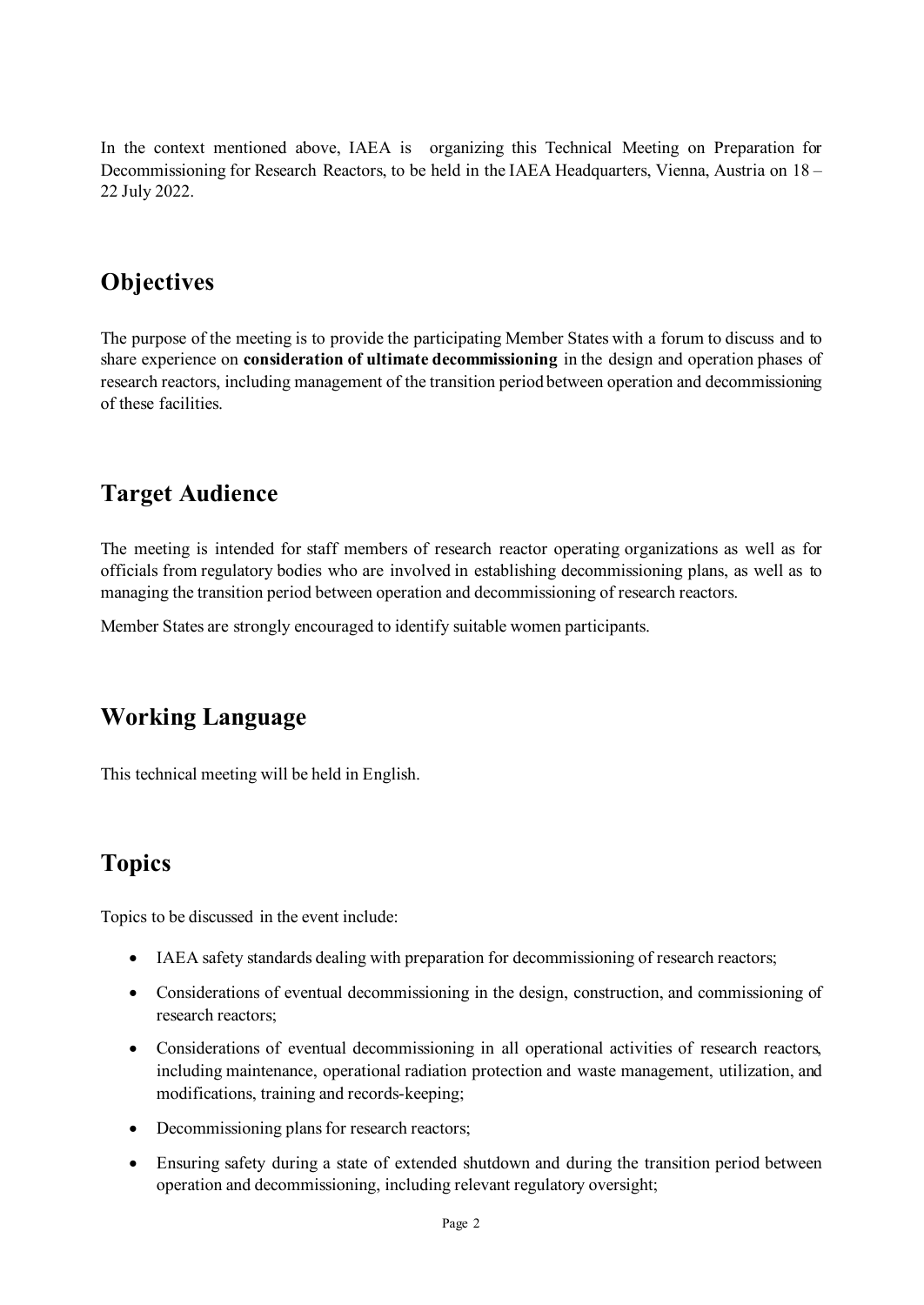Participants are requested to make presentations on the experiences in the above topics in their countries.

In working groups, the meeting participants will also contribute to review the draft IAEA document on consideration of decommissioning in design and operation of research reactors.

# **Participation and Registration**

All persons wishing to participate in the event have to be designated by an IAEA Member State or should be members of organizations that have been invited to attend.

In order to be designated by an IAEA Member State, participants are requested to send the **Participation Form (Form A)**to their competent national authority (e.g. Ministry of Foreign Affairs, Permanent Mission to the IAEA or National Atomic Energy Authority) for onward transmission to the IAEA by **15 June 2022.** Participants who are members of an organization invited to attend are requested to send the **Participation Form (Form A)** through their organization to the IAEA by the above deadline.

Selected participants will be informed in due course on the procedures to be followed with regard to administrative and financial matters.

Participants are hereby informed that the personal data they submit will be processed in line with the [Agency's Personal Data and Privacy Policy](https://www.iaea.org/about/privacy-policy#:%7E:text=The%20IAEA%20is%20committed%20to,accountable%20and%20non%2Ddiscriminatory%20manner.&text=The%20Privacy%20Policy%20provides%20the,carrying%20out%20its%20mandated%20activities.) and is collected solely for the purpose(s) of reviewing and assessing the application and to complete logistical arrangements where required.

# **Papers and Presentations**

The IAEA encourages participants to give presentations on the work of their respective institutions that falls under the topics listed above.

Participants who wish to give presentations are requested to submit a one-page abstract of their work. The abstract will be reviewed as part of the selection process for presentations. It should be sent electronically to the Scientific Secretaries of the event (see contact details below), not later than **15 June 2022**. Authors will be notified of the acceptance of their proposed presentations by **30 June**.

In addition, participants have to submit the abstract together with the **Participation Form (Form A)** and the attached **Form for Submission of a Paper (Form B)** to their competent national authority (e.g., Ministry of Foreign Affairs, Permanent Mission to the IAEA or National Atomic Energy Authority) or their organization for onward transmission to the IAEA not later than **15 June 2022.**

# **Expenditures and Grants**

No registration fee is charged to participants.

The IAEA is generally not in a position to bear the travel and other costs of participants in the event. The IAEA has, however, limited funds at its disposal to help meet the cost of attendance of certain participants.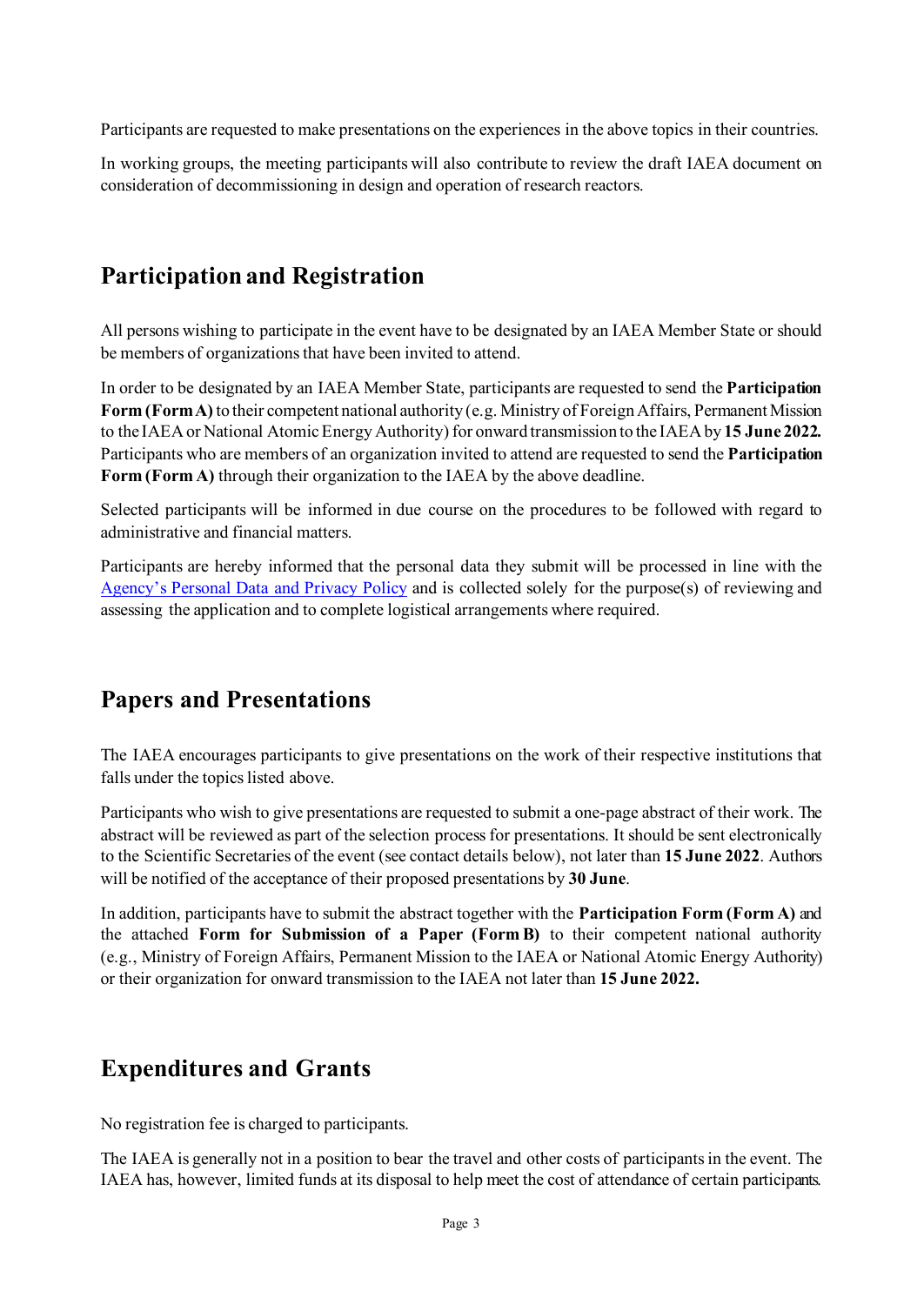Upon specific request, such assistance may be offered to normally one participant per country, provided that, in the IAEA's view, the participant will make an important contribution to the event.

The application for financial support should be made using the **Grant Application Form (Form C),** which has to be stamped, signed and submitted by the competent national authority to the IAEA together with the **Participation Form (Form A)** by **15 June 2022**.

The countries eligible for TC (Technical Cooperation) assistance which participate in TC projects may submit the request for TC support through their respective National Liaison Officers (NLOs). In this case, TC specific forms to attend the workshop need to be employed. Detailed information and forms are accessible in the following web page:

<https://www.iaea.org/services/technical-cooperation-programme/how-to-participate>

Department of Technical Cooperation is using InTouch+. Participants can apply and submit all required documents online. National authorities will be able to use InTouch+ to review and approve these applications. Interested parties that would like to use this facility should write to: [InTouchPlus.Contact-](mailto:InTouchPlus.Contact-Point@iaea.org)[Point@iaea.org.](mailto:InTouchPlus.Contact-Point@iaea.org)

### **Venue**

The event will be held at the Vienna International Centre (VIC), where the IAEA's Headquarters are located. Participants must make their own travel and accommodation arrangements.

General information on the VIC and other practical details, such as a list of hotels offering a reduced rate for IAEA participants, are listed on the following IAEA web page:

#### [www.iaea.org/events.](http://www.iaea.org/events)

Participants are advised to arrive at Checkpoint 1/Gate 1 of the VIC one hour before the start of the event on the first day in order to allow for timely registration. Participants will need to present an official photo identification document in order to be admitted to the VIC premises.

[http://www-pub.iaea.org/iaeaevents/GeneralInfo/Guide/VIC](http://www-pub.iaea.org/iaeameetings/GeneralInfo/Guide/VIC).

# **Visas**

Participants who require a visa to enter Austria should submit the necessary application to the nearest diplomatic or consular representative of Austria at least four weeks before they travel to Austria. Since Austria is a Schengen State, persons requiring a visa will have to apply for a Schengen visa. In States where Austria has no diplomatic mission, visas can be obtained from the consular authority of a Schengen Partner State representing Austria in the country in question.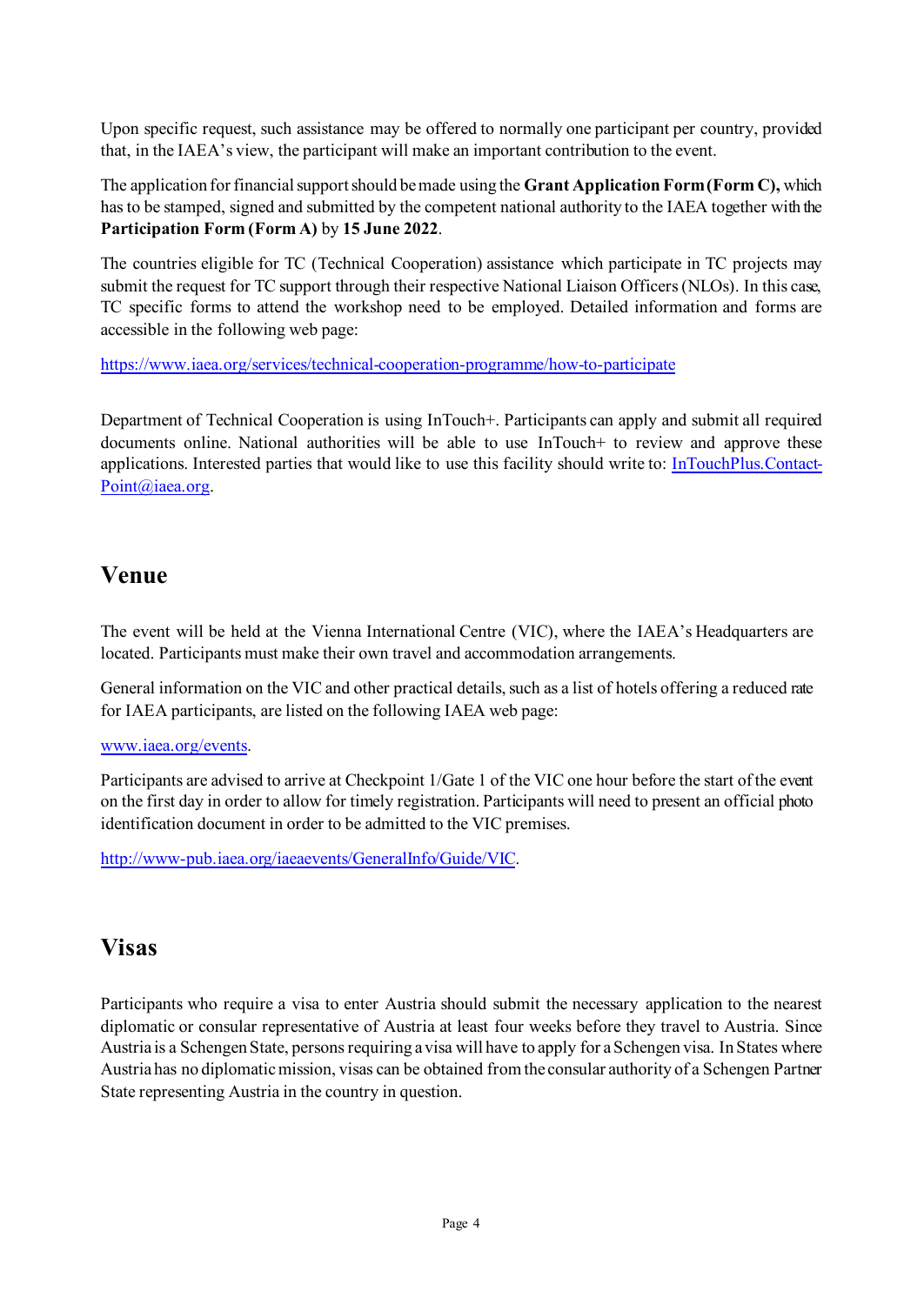### **IAEA Contacts**

#### **Scientific Secretaries:**

#### **Mr Ruben Mazzi**

Research Reactor Section Department of Nuclear Energy Vienna International Centre PO Box 100, 1400 Vienna, Austria Tel.: +43 1 2600-22762 Fax: +43 1 26007 Email[: R.Mazzi@iaea.org](mailto:R.Mazzi@iaea.org)

#### **Mr Nicholas Laine**

Research Reactor Safety Section Department of Nuclear Safety and Security Vienna International Centre PO Box 100, 1400 Vienna, Austria Tel.: +43 1 2600-22857 Email[: N.Laine@iaea.org](mailto:N.Laine@iaea.org)

#### **Mr Vladimir Michal**

Section on Decommissioning and Environmental Remediation Department of Nuclear Energy Vienna International Centre PO Box 100, 1400 Vienna, Austria Tel.: +43 1 2600-26105 Fax: +43 1 26007 Email[: V.Michal@iaea.org](mailto:V.Michal@iaea.org)

Official correspondence with regard to administrative issues should be addressed to the administrative Secretary.

#### **Administrative Secretary:**

Ms Reena Thottakkara Research Reactor Section Division of Nuclear Fuel Cycle and Waste Technology Department of Nuclear Energy Vienna International Centre PO Box 100 1400 Vienna, Austria Tel.: +43 1 2600 22755 Fax: +43 1 26007 Email[: R.Thottakkara@iaea.org](mailto:R.Thottakkara@iaea.org)

Subsequent correspondence on scientific matters should be sent to the Scientific Secretaries and correspondence on other matters related to the event to the Administrative Secretary.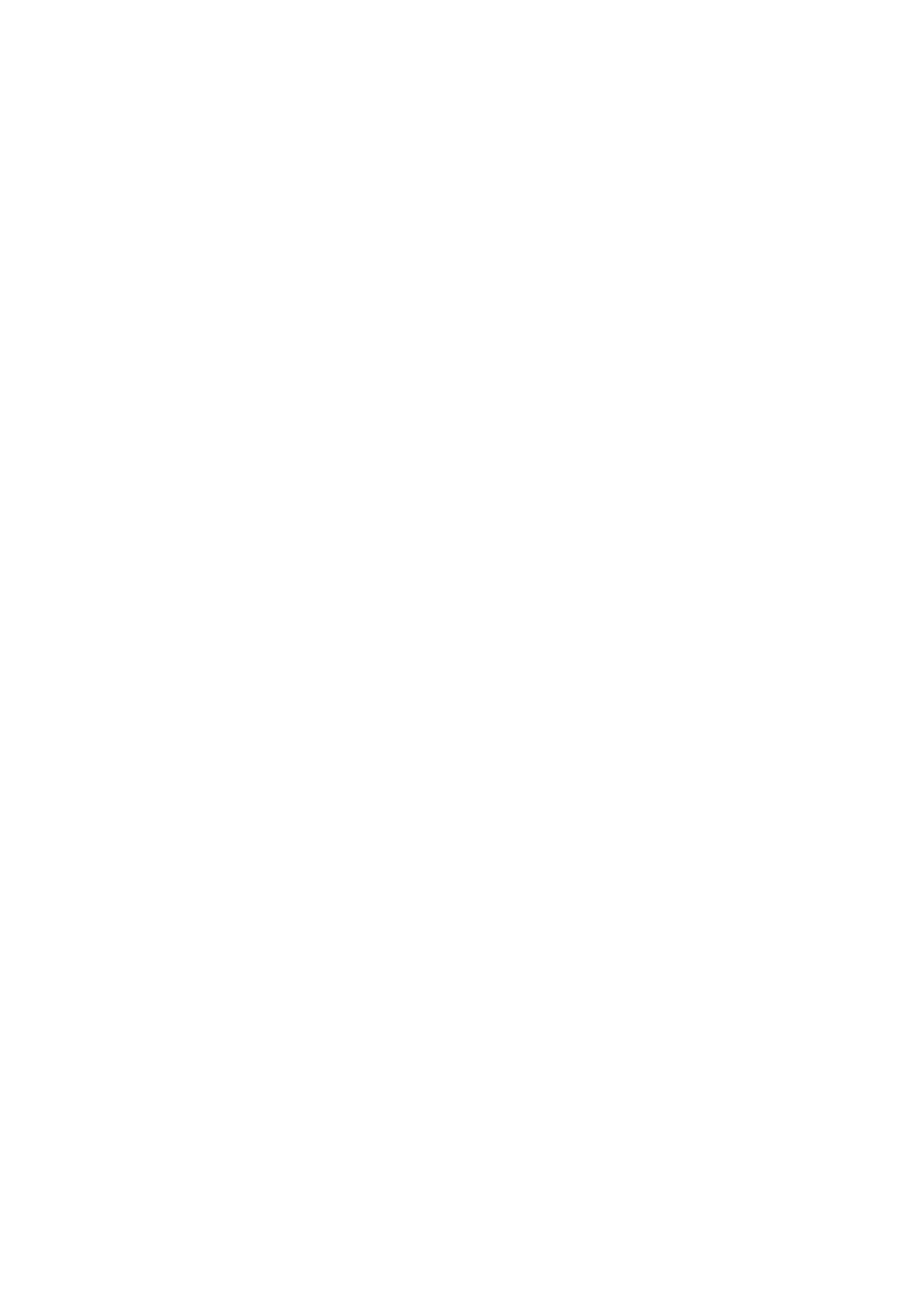

# **Participation Form Technical Meeting on Preparation for Decommissioning for Research Reactors**

#### **IAEA Headquarters Vienna, Austria**

**18–22 July 2022**

To be completed by the participant and sent to the competent national authority (e.g. Ministry of Foreign Affairs, Permanent Mission to the IAEA, or National Atomic Energy Authority) of his/her country for subsequent transmission to the International Atomic Energy Agency (IAEA) either by email to[: Official.Mail@iaea.org](mailto:official.mail@iaea.org) or by fax to: +43 1 26007 (no hard copies needed). Please also send a copy by email to the Scientific Secretaries [R.Mazzi@iaea.org](mailto:R.Mazzi@iaea.org), [V.Michal@iaea.org](mailto:V.Michal@iaea.org), [N.Laine@iaea.org](mailto:N.Laine@iaea.org) and to the Administrative Secretary [R.Thottakkara@iaea.org.](mailto:R.Thottakkara@iaea.org)

#### **Deadline for receipt by IAEA through official channels: 15 June 2022**

| Family name(s): (same as in passport)      |                                                                                         | First name(s): (same as in passport) |           | Mr/Ms |
|--------------------------------------------|-----------------------------------------------------------------------------------------|--------------------------------------|-----------|-------|
| Institution:                               |                                                                                         |                                      |           |       |
| Full address:                              |                                                                                         |                                      |           |       |
| Tel. (Fax):                                |                                                                                         |                                      |           |       |
| Email:                                     |                                                                                         |                                      |           |       |
| Nationality:                               | Representing following Member State/non-Member State/entity or<br>invited organization: |                                      |           |       |
| If/as applicable:                          |                                                                                         |                                      |           |       |
| Do you intend to submit a paper?<br>Title: |                                                                                         | Yes $\Box$                           | No $\Box$ |       |

Participants are hereby informed that the personal data they submit will be processed in line with the [Agency's Personal Data and Privacy Policy](https://www.iaea.org/about/privacy-policy#:%7E:text=The%20IAEA%20is%20committed%20to,accountable%20and%20non%2Ddiscriminatory%20manner.&text=The%20Privacy%20Policy%20provides%20the,carrying%20out%20its%20mandated%20activities.) and is collected solely for the purpose(s) of reviewing and assessing the application and to complete logistical arrangements where required.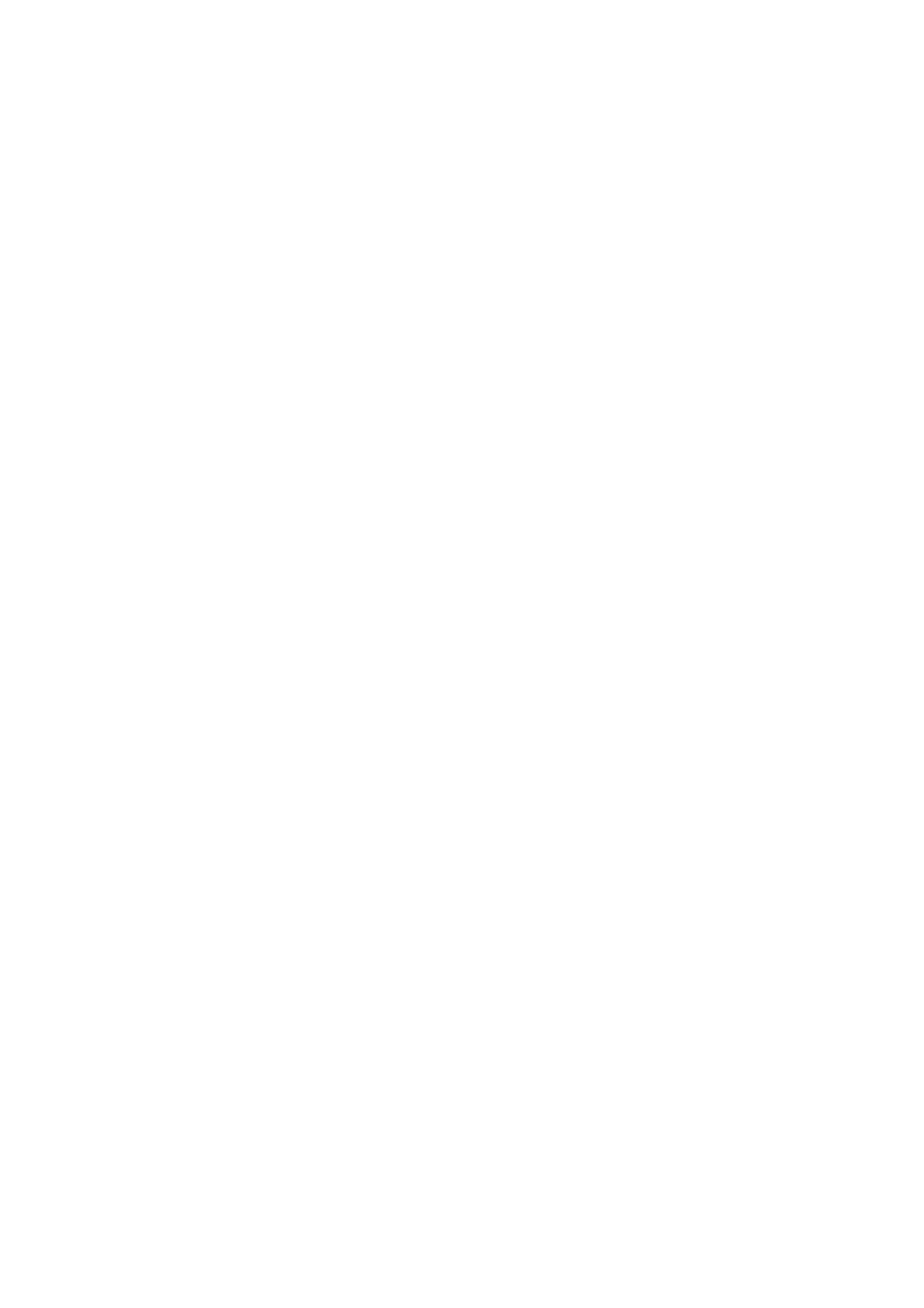

# **Form for Submission of a Paper Technical Meeting on Preparation for Decommissioning for Research Reactors**

#### **IAEA Headquarters, Vienna, Austria**

#### **18–22 July 2022**

To be completed by the participant and sent to the competent nationalauthority (e.g. Ministry of Foreign Affairs, Permanent Mission to the IAEA, or National Atomic Energy Authority) of his/her country for subsequent transmission to the International Atomic Energy Agency (IAEA) either by email to: [Official.Mail@iaea.org](mailto:official.mail@iaea.org) or by fax to: +43 1 26007 (no hard copies needed). Please also send a copy by email to the Scientific Secretaries [R.Mazzi@iaea.org](mailto:R.Mazzi@iaea.org), [V.Michal@iaea.org](mailto:V.Michal@iaea.org), [N.Laine@iaea.org](mailto:N.Laine@iaea.org) and to the Administrative Secretary [R.Thottakkara@iaea.org.](mailto:R.Thottakkara@iaea.org)

#### **Deadline for receipt by IAEA through official channels: 15 June 2022**

| Title of the paper:                                                                                    |                                                                       |  |              |  |
|--------------------------------------------------------------------------------------------------------|-----------------------------------------------------------------------|--|--------------|--|
| If applicable: Abstract ID in IAEA-INDICO:                                                             |                                                                       |  |              |  |
| Family name(s) and first<br>$name(s)$ of all author(s) (same as<br>in passport(s):                     | Scientific establishment(s) in which the work<br>has been carried out |  | City/Country |  |
| 1.                                                                                                     |                                                                       |  |              |  |
| 2.                                                                                                     |                                                                       |  |              |  |
| 3.                                                                                                     |                                                                       |  |              |  |
| $Mr/Ms$ :<br>Family name(s) and first name(s) of author<br>presenting the paper (same as in passport): |                                                                       |  |              |  |
| Mailing address:                                                                                       |                                                                       |  |              |  |
| Tel. (Fax):                                                                                            |                                                                       |  |              |  |
| Email:                                                                                                 |                                                                       |  |              |  |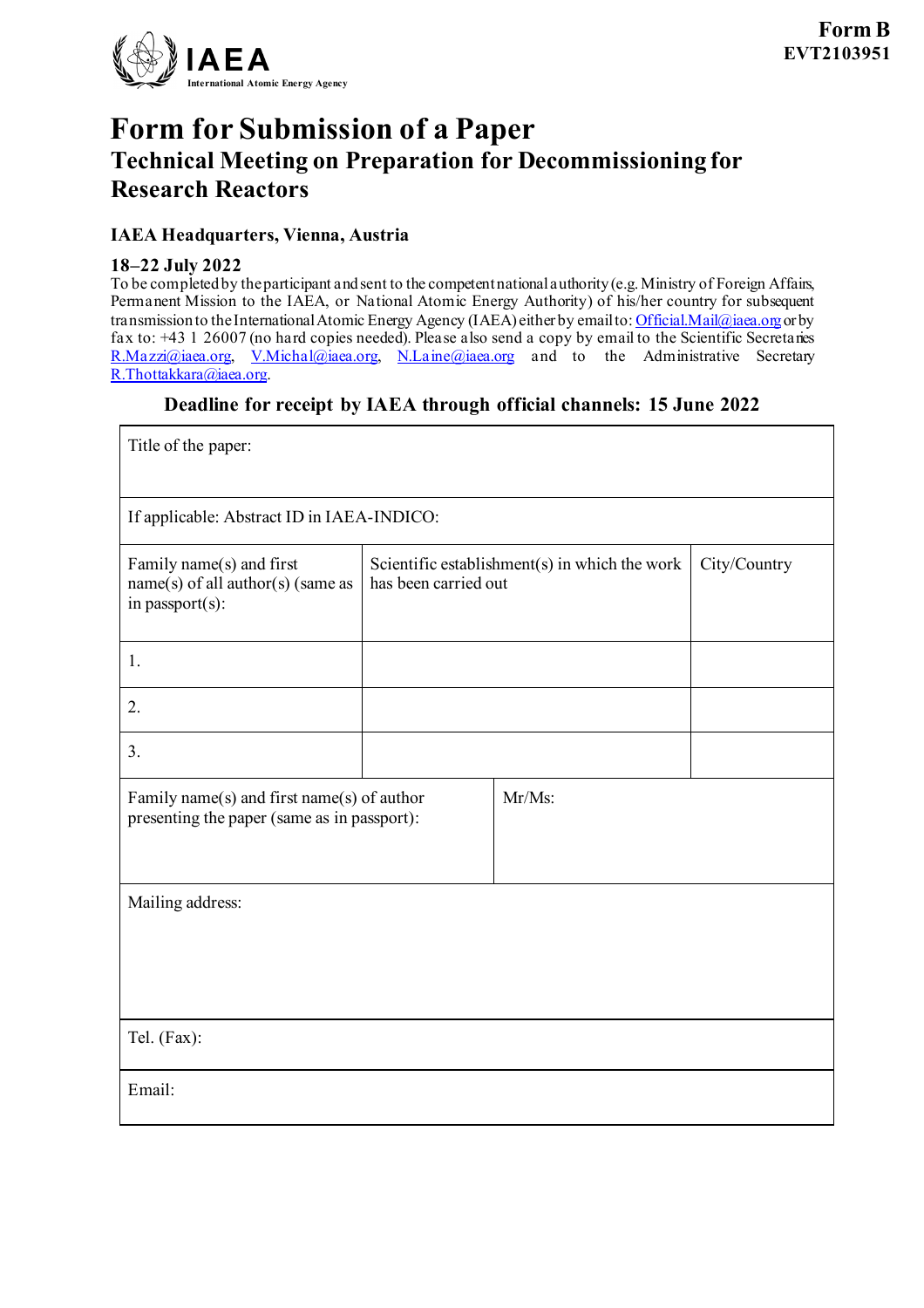I hereby agree to assign to the International Atomic Energy Agency (IAEA):

the copyright; or

 $\Box$ 

 $\Box$ the non-exclusive, worldwide, free-of-charge licence (this option is only for those authors whose parent institution does not allow them to transfer the copyright for work carried out in that institution) granting the IAEA world rights for the use of the aforementioned material in this and any future editions of the publication, in all languages, and in all formats available now, or to be developed in the future (digital formats, hard copy etc.).

**Please note:** If granting the licence mentioned above, please supply any copyright acknowledgement text required.

Furthermore, I herewith declare:

 $\Box$ that the material submitted to the IAEA is original, except for such excerpts from copyrighted works as may be included with the permission of the copyright holders thereof, has been written by the stated authors, has not been published before, and is not under consideration for publication by another entity;

 $\Box$ that any permissions and rights to publish required for third-party content, including but not limited to figures and tables, have been obtained, that all published material is correctly referenced; and

 $\Box$ that the material submitted to the IAEA does not contain any libellous or other unlawful statements and does not contain any materials that violate any personal or proprietary rights of any person or entity.

#### **Date: Signature of main author:**